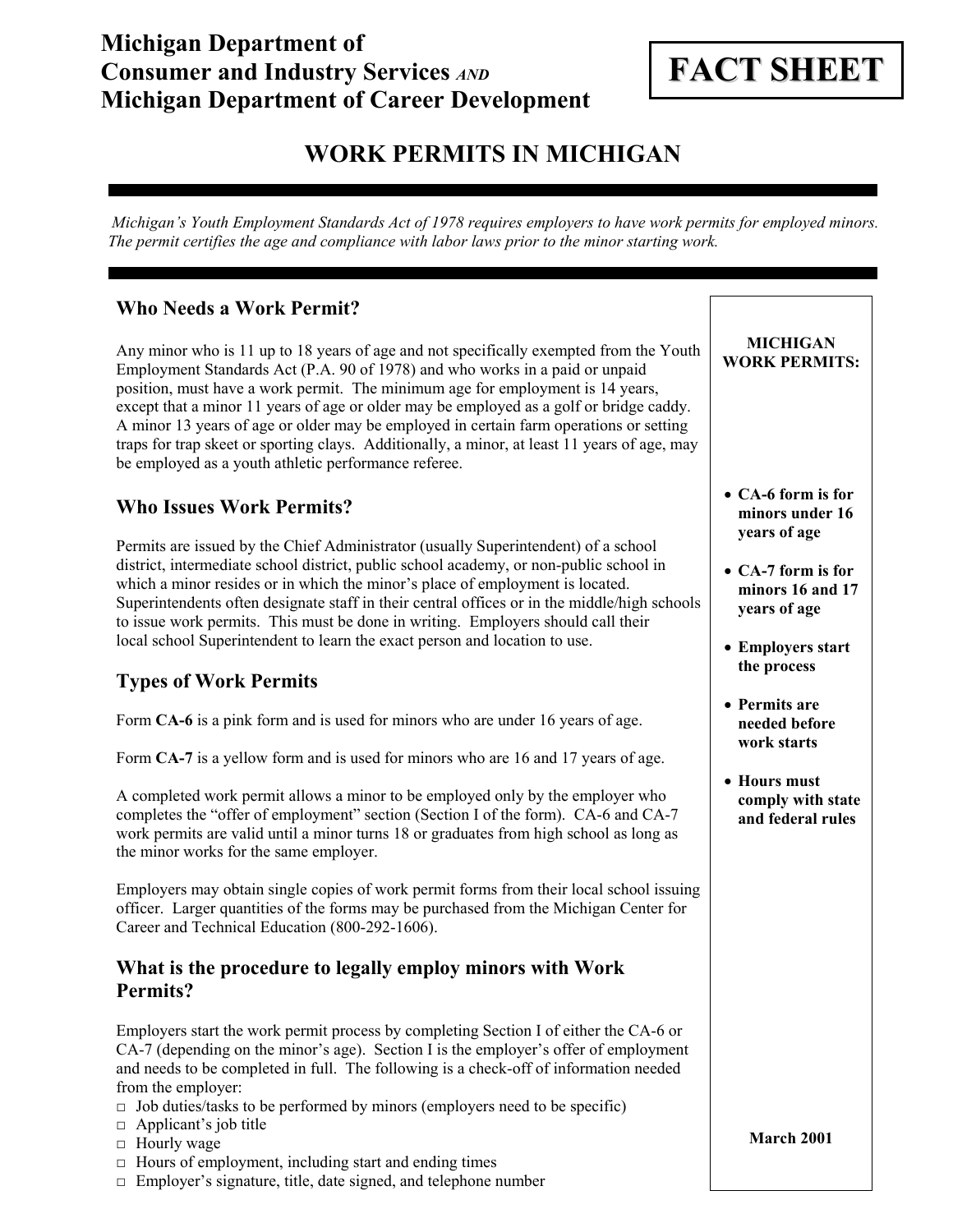Issuing Officers cannot fill in blank sections or issue the work permit if any part of the form is incomplete. This information needs to be accurate because issuing officers must certify that the information provided by employers conforms with state and federal laws and regulations. The employer then gives the form to the minor and the following steps must be completed before the minor can begin work:

- $\Box$  Minor completes Section II of the form, which includes date of birth and school status
- $\Box$  Minor takes form to school district's issuing officer (minor must appear in person)
- $\Box$  Issuing officer verifies age of minor using best available evidence of age
- □ Issuing officer verifies that employers "offer of employment" complies with state and federal laws and regulations
- □ Issuing officer fills in "number of hours in school" section
- $\Box$  Issuing officer issues work permit by signing and dating form and keeping a copy on file
- $\Box$  Minor returns the completed original form to the employer
- $\Box$  Minor may now begin work

Employers must keep the original CA-6 or CA-7 on file at the place of employment for as long as the minor is employed. The issuance of a work permit does not authorize employment of minors contrary to state or federal laws and regulations. Employers must continue to monitor student hours in school and at work, provide supervision, and monitor work activities to assure that students are working in a safe and healthy environment.

## **Hours Minors Allowed to Work**

Since most employers must comply with both state and federal child labor law provisions concerning hours, the following are hours and times that would be allowable for minors:

#### *Under 16 years: May work no more than:*

- 1. 6 days in 1 week
- 2. 8 hours maximum per day (nonschool days)
- 3. 3 hours maximum (Monday-Friday)
- 4. 18 hours total hours per week (school in session)
- 5. 48 hours combined school and work hours in 1 week
- 6. 40 hours in 1 week (nonschool weeks)

#### *Under 16 years: Allowable times:*

- 1. 7:00 a.m. to 7:00 p.m. (school in session)
- 2. 7:00 a.m. to 9:00 p.m. (summer vacation)

#### *Ages 16-17: May work no more than:*

- 1. 6 days in 1 week
- 2. A weekly average of 8 hours per day
- 3. 10 hours in 1 day (nonschool days)
- 4. 48 hours combined school and work hours in 1week

#### *Ages 16-17: Allowable times*

- 1. 6:00 a.m. to 10:30 p.m. (school in session)
- 2. 6:00 a.m. to 11:30 p.m. (summer vacation)
- 3. 6:00 a.m. to 11:30 p.m. (Friday and Saturday)
- Summer vacation is the time period between June 1 to Labor Day.
- Ages 15 and under may not be employed during school hours.
- Employers, who are not covered by Federal Labor Laws, may employ ages 14-15 minors until 9:00 p.m. when school is in session, and 10 hours maximum per day (nonschool days).
- Ages 16-17 minors may be employed when school is not in session in agricultural processing for not more than 11 hours in 1 day, 62 hours in 1 week, and not between 2:00 a.m. and 5:30 a.m.

## **Restricted Occupations for Minors**

Under Michigan and Federal child labor laws, many occupational job duties are restricted to a certain age, or prohibited under age 18. Employers subject to coverage by both state and federal laws must comply with the more stringent provisions of the two laws. Minors under the age of 18 years are prohibited from working in the following hazardous types of work:

- Motor Vehicle Driving (on public roads and water ways)
- Power-Driven Woodworking Machines
- Exposure to Radioactive Substance
- Power-Driven Hoisting Apparatus, including lift truck, forklift, bobcat, etc.
- Power-Driven Metal-Forming, Punching, and Shearing Machines
- Power-Driven Bakery Machines
- Power-Driven Paper-Products Machines
- Power-Driven Circular Saws, Band Saws, and Guillotine Shears
- Roofing Operations
- Excavation Operations
- Construction Work, including painting

Deviations from hazardous occupations for age 16 and 17 year old minors are permitted under Michigan's child labor laws. Exemptions from hazardous orders are also allowed under federal child labor laws if students are concurrently enrolled in related career and technical education training or apprenticeship programs. Contact each agency directly for more information.